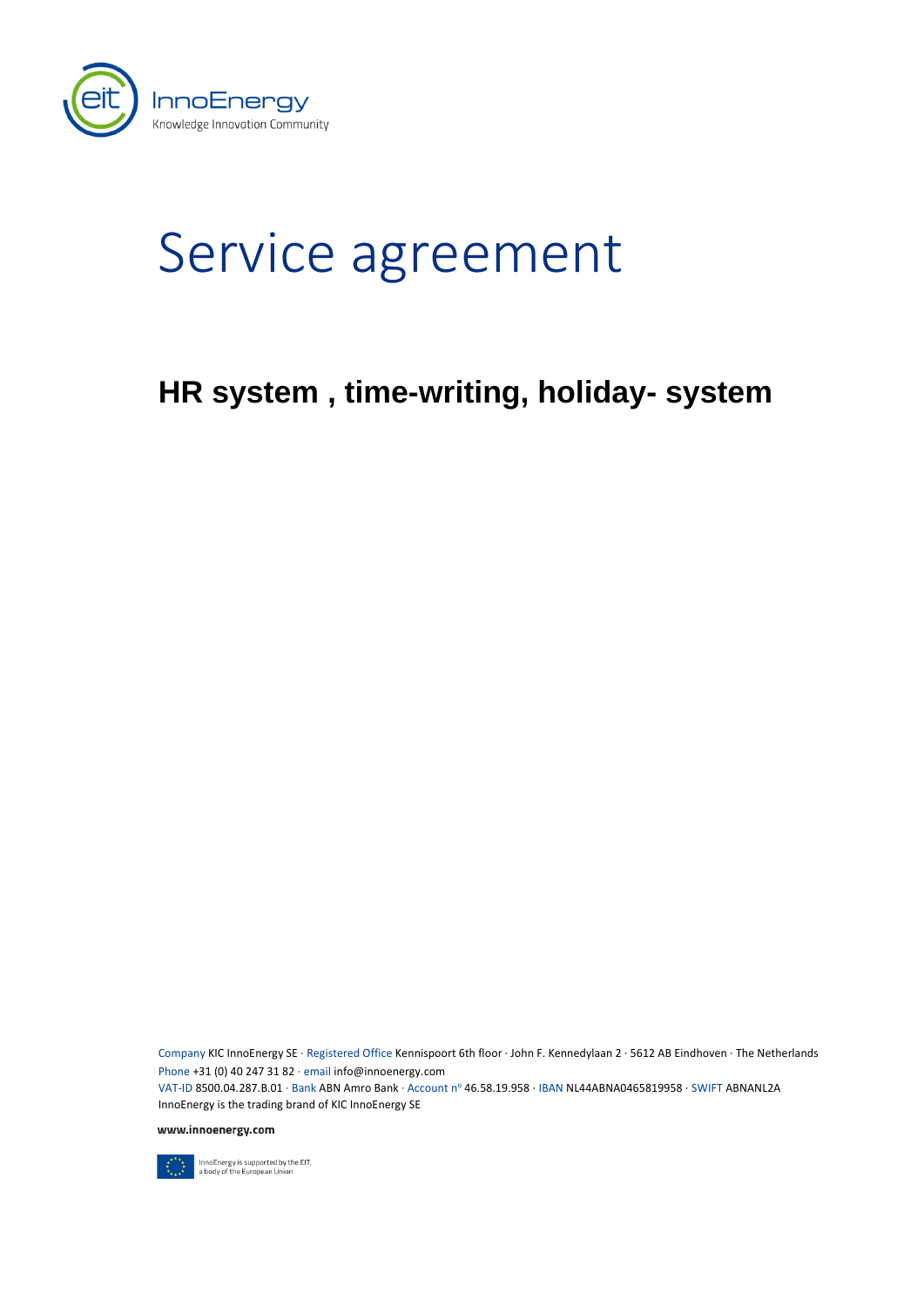

## This service agreement ("Agreement") is made between:

1. KIC InnoEnergy SE, a European public limited liability company (*Societas Europaea*) having its registered place of business at Kennispoort,  $6<sup>th</sup>$  floor, John F. Kennedylaan 2, (5612 AB) Eindhoven, the Netherlands ("we" or "us");

and

2. [Full name service provider], a [legal form] under [country] law, having its registered place of business at [address, zipcode, country] ("you");

## WHY DO WE ENTER INTO THIS AGREEMENT WITH YOU?

- A. Our funds come, amongst others, from the European Institute of Innovation & Technology (" $EIT$ "), which is a body of the European Union (" $EU$ "). With these funds we promote innovation, entrepreneurship and education in the field of sustainable energy.
- B. As we use public money, we need to comply with certain (additional) obligations towards the EIT and other EU bodies. We also have to impose some of these obligations on external parties, such as you. These (additional) obligations are included in this agreement;
- C. As we use public money, we launched a tender procedure to select an external party to provide us with certain services. These services ("Services") are specified in Article [1.1.](#page-1-0) You participated and made us an offer, on the basis of which we selected you to provide the Services; and
- D. This Agreement describes the terms and conditions that apply when you provide the Services.

# WHAT HAVE WE AGREED?

#### Article 1 - Performance of the Services, subcontracting

<span id="page-1-0"></span>1.1. You must perform the Services and provide the deliverables that are specified below. You must do so within the time schedule specified below.

| <b>Services</b>                                                             | Deliverables                                                      | Deadline                                           |
|-----------------------------------------------------------------------------|-------------------------------------------------------------------|----------------------------------------------------|
| [description of each service]<br>to be provided by the service<br>provider] | [description of each<br>deliverable connected to the<br>service ] | [deadline for each Service]<br>and/or deliverable] |
|                                                                             |                                                                   |                                                    |
|                                                                             |                                                                   |                                                    |

1.2. You must perform the Services by exercising due skill, speed and care, at a level generally required of well reputed service providers that perform the same or similar services.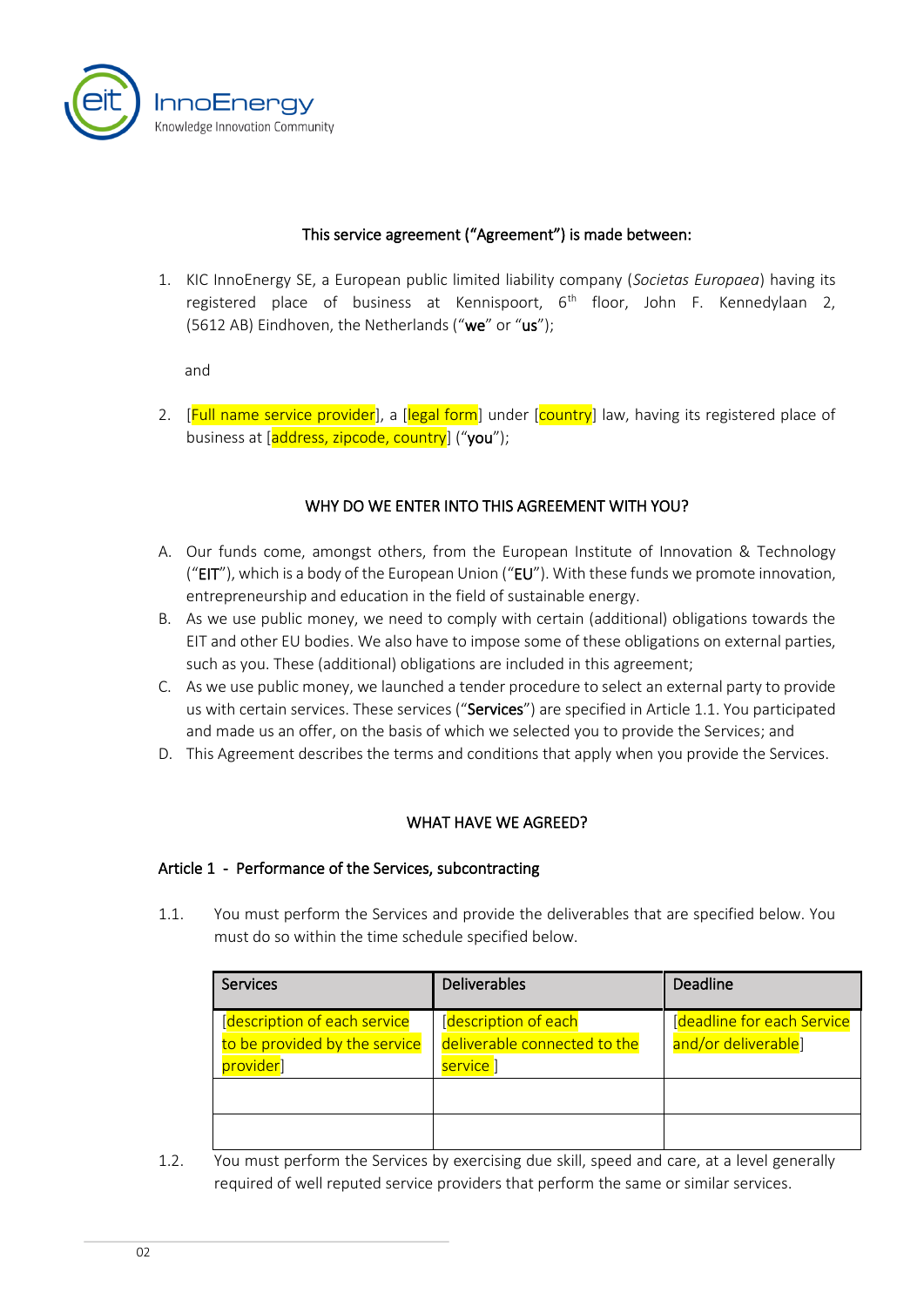

- 1.3. You are free to organize how you provide the Services as long as the Services meet the requirements set in this Agreement.
- 1.4. You must use personnel who possess the qualifications and experience necessary for the proper performance of the Services. If you mentioned specific personnel in your offer, we assume the Services are performed by such personnel. Should you want to involve other personnel, you must ask us whether we agree on that first.
- 1.5. You must report to us how you progress in the performance of the Services if we ask you to do so. We may ask you to report in a specific format.
- 1.6. We can accept or reject the Services that you provide to us. If we do not reject Services within 14 days after delivery, you may assume we accepted them.
	- If we reject (part of) a Service because it does not meet what we agreed and it is possible for you to re-perform the rejected (part of the) Service properly, you must do so promptly and without additional costs for us.
	- If we reject (part of) a Service and it is not possible for you to re-perform properly, that (part of a) Service is rescinded. We then also will not pay you for that (part of a) Service.
- 1.7. If you want to subcontract (part of) the Services to another party, you will have to ask us first. If we agree to such subcontracting, you must ensure that your subcontractor is bound by similar obligations towards you as you are towards us under this Agreement. You remain fully responsible to us for the subcontracted part of the Services. We shall not have a direct contractual relationship with the subcontractor.

# Article 2 - Compensation, invoices and payment

2.1. We pay the fees specified below as compensation for the Services.

| Fees |  |
|------|--|
| ees  |  |

- 2.2. We only pay these fees if you provide us with an invoice that mentions at least the below:
	- a. your name and address;
	- b. your VAT identification number;
	- c. our name and address;
	- d. our VAT identification number;
	- e. the invoice number;
	- f. the invoice date;
	- g. the date on which the Services were provided;
	- h. a brief description of the nature and type of Services supplied;
	- i. the following data for every VAT tariff or exemption:
		- i. the price per piece or unit, including VAT;
		- ii. any reductions that are not included in the price;
		- iii. the VAT tariff that has been applied;
		- iv. the cost (the price excluding VAT);
		- v. in case of advance payment, the date of payment; and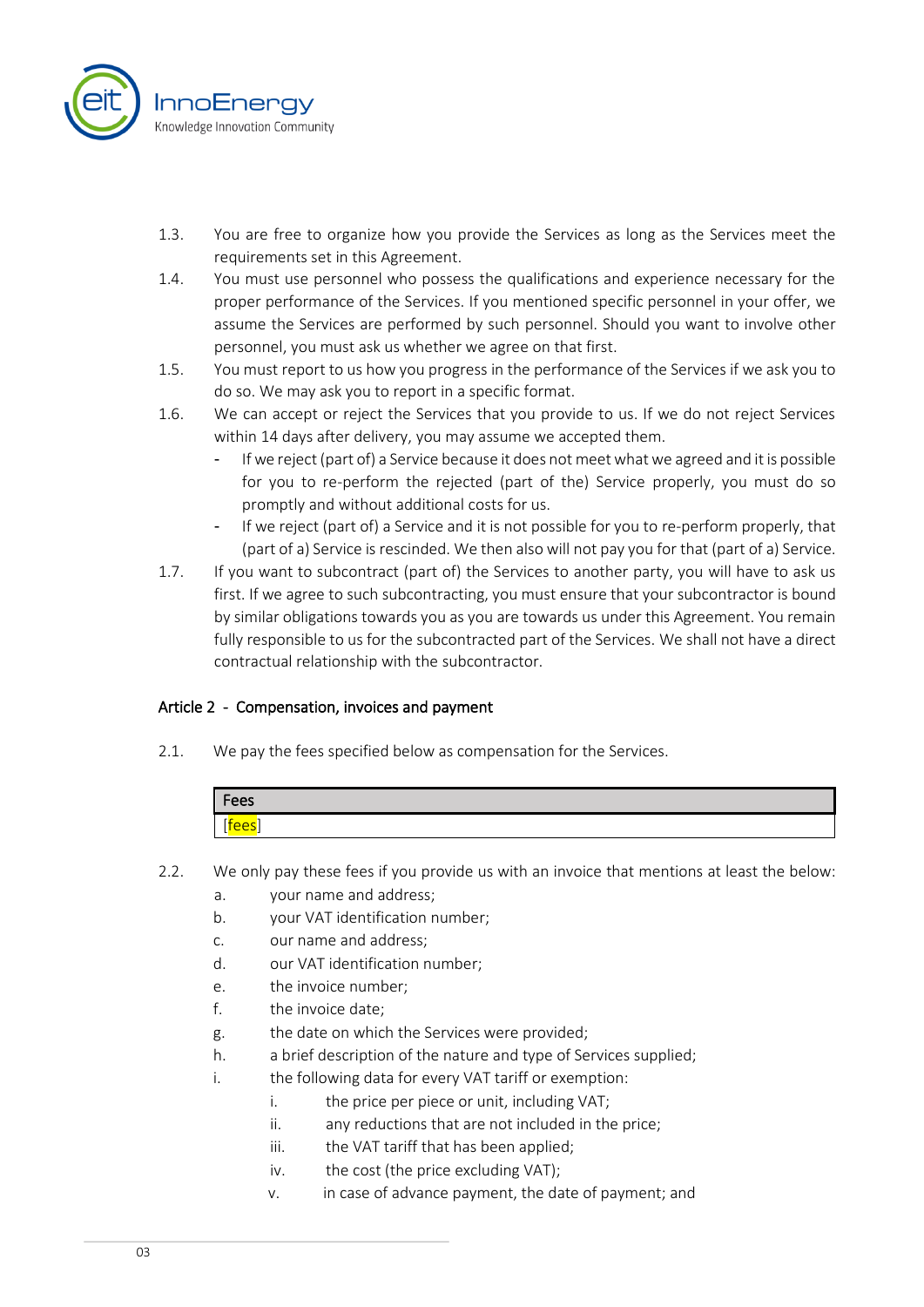

- vi. the amount of VAT.
- 2.3. We pay invoices that meet the above criteria within 30 days following receipt.
- 2.4. However, if you do not (properly) fulfil your obligations under the Agreement, we may suspend payment. If we do so, we will notify you thereof.
- 2.5. We also may set-off amounts that we owe you under this Agreement with amounts that you owe us under this Agreement or another agreement we have with you.

#### Article 3 - Taxes

- 3.1. The fees mentioned in Article 2.1 are exclusive of value added tax (VAT) or similar taxes.
- 3.2. You perform the Services as an independent contractor. This Agreement does not create a partnership, joint venture or employment relationship between you and us.
- 3.3. You are responsible for your own taxes (income taxes, payroll taxes, social insurances, etc.). We are responsible for our own taxes. If we incur costs (tax claims, administrative fines, including reasonable attorney's fees) and/or suffer damages in connection with taxes that are your responsibility, you must fully compensate such costs and/or damages to us. If you incur costs (tax claims, administrative fines, including reasonable attorney's fees) and/or suffer damages in connection with taxes that are our responsibility, we must fully compensate such costs and/or damages to you.

#### Article 4 - Intellectual property

- 4.1. For the purpose of this Agreement "IP" means patents, utility certificates, utility models, (industrial) design rights, copyrights, database rights, trademarks, trade names and trade secrets, including moral rights and any applications, renewals, extensions combinations, divisions, discontinuations or re-issues of the foregoing.
- 4.2. We become the owner of any newly created IP in the deliverables (as mentioned in Article 1.1).
- 4.3. We remain the owner of any item we, or someone else on our behalf, provided you with.
- 4.4. You remain the owner of any IP that you already owned or controlled before the start of the performance of the Services ("Background IP"). You grant us a non-exclusive, royalty-free and fully paid-up, worldwide, irrevocable and perpetual license under such Background IP, if and to the extent we need it for our free use (including the sale) of the deliverables under this Agreement, with the right to sublicense.
- 4.5. You may not make any public reference to us, whether in press releases, advertisements, or otherwise, without our prior written consent. The same applies for us.
- 4.6. If we incur costs (including reasonable attorney's fees) and/or suffer damages as a result of claims by third parties that the Services infringe their IP, you must fully compensate such costs and/or damages to us.
- 4.7. If our use of the Services is frustrated (for instance because they infringe the rights of a third party) you must either, at your own cost: (i) procure for us or our users the right to continue using the Services; or (ii) replace or modify the Services with functional, non-infringing equivalents. If you cannot ensure continuation of the Services through either of the above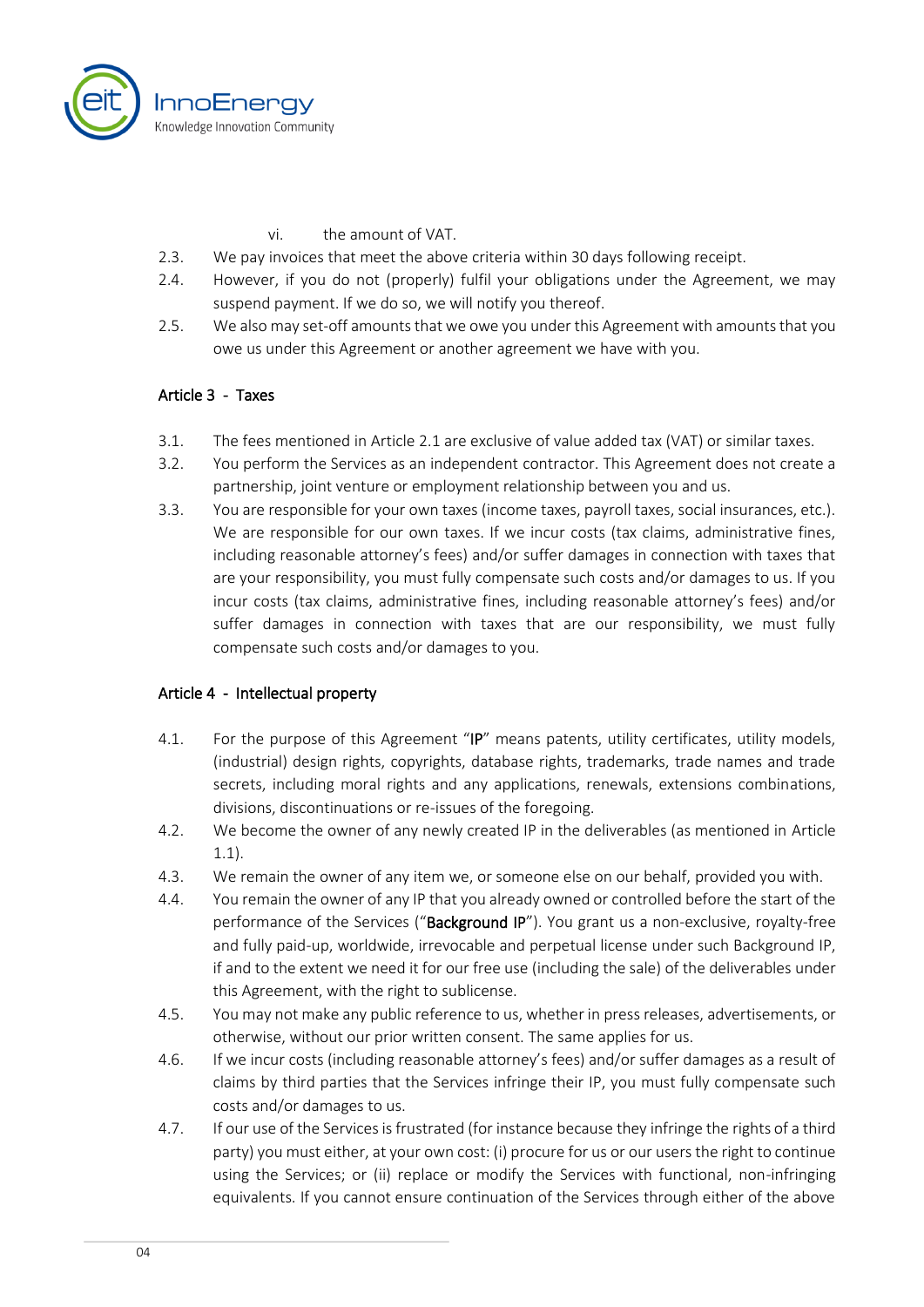

options within a reasonable time frame, we may terminate the Agreement. If we terminate, you must reimburse the price we paid for the relevant Services. Such reimbursement is in addition to your compensation obligation under Article 4.6.

# Article 5 - Confidentiality

- 5.1. For the purpose of this Agreement "Confidential Information" means information, such as but not limited to commercial and/or technical information, which is disclosed to you by us or to us by you (either directly or indirectly) in connection with the performance of this Agreement, and which is marked as "confidential", "proprietary" or similar, or which can reasonably be deemed to be of a confidential or proprietary nature.
- 5.2. You and we may not: (i) use the Confidential Information for other purposes than in connection with (your performance and our use) of the Services; and (ii) disclose the Confidential Information to any third party, except to employees, external

advisers and subcontractors who (A) have a legitimate "need to know", and (B) are under similar confidentiality obligations as apply under this Agreement.

- 5.3. The obligation as mentioned in Article 5.2 does not apply to information which is or becomes public knowledge without a violation of confidentiality obligations.
- 5.4. You must immediately return to us all property that we have made available to you if we ask you to do so. We will do the same with property that you have made available to us (except for the deliverables).
- 5.5. If we incur costs (including reasonable attorney's fees) and/or suffer damages as a result of a violation of the confidentiality obligations by you, you must fully compensate such costs and/or damages to us. If you incur costs (including reasonable attorney's fees) and/or suffer damages as a result of a violation of the confidentiality obligations by us, we must fully compensate such costs and/or damages to you.

# Article 6 - Personal data

6.1. For the purpose of this Agreement:

- "Personal Data" means data which relate to a living individual who can be identified (a) from those data, or (b) from those data in connection with other information which is easily obtainable; and

- "Process" or "Processing" means obtaining, recording or holding information or data or carrying out any operation or set of operations on the information or data, including:

(a) organization, adaptation or alteration of the information or data, (b) retrieval, consultation or use of the information or data, (c) disclosure of the information or data by transmission, dissemination or otherwise making available, or (d) alignment, combination, blocking, erasure or destruction of the information or data.

6.2. If you Process Personal Data in performing the Services, you must: a. comply with all applicable privacy and data protection laws;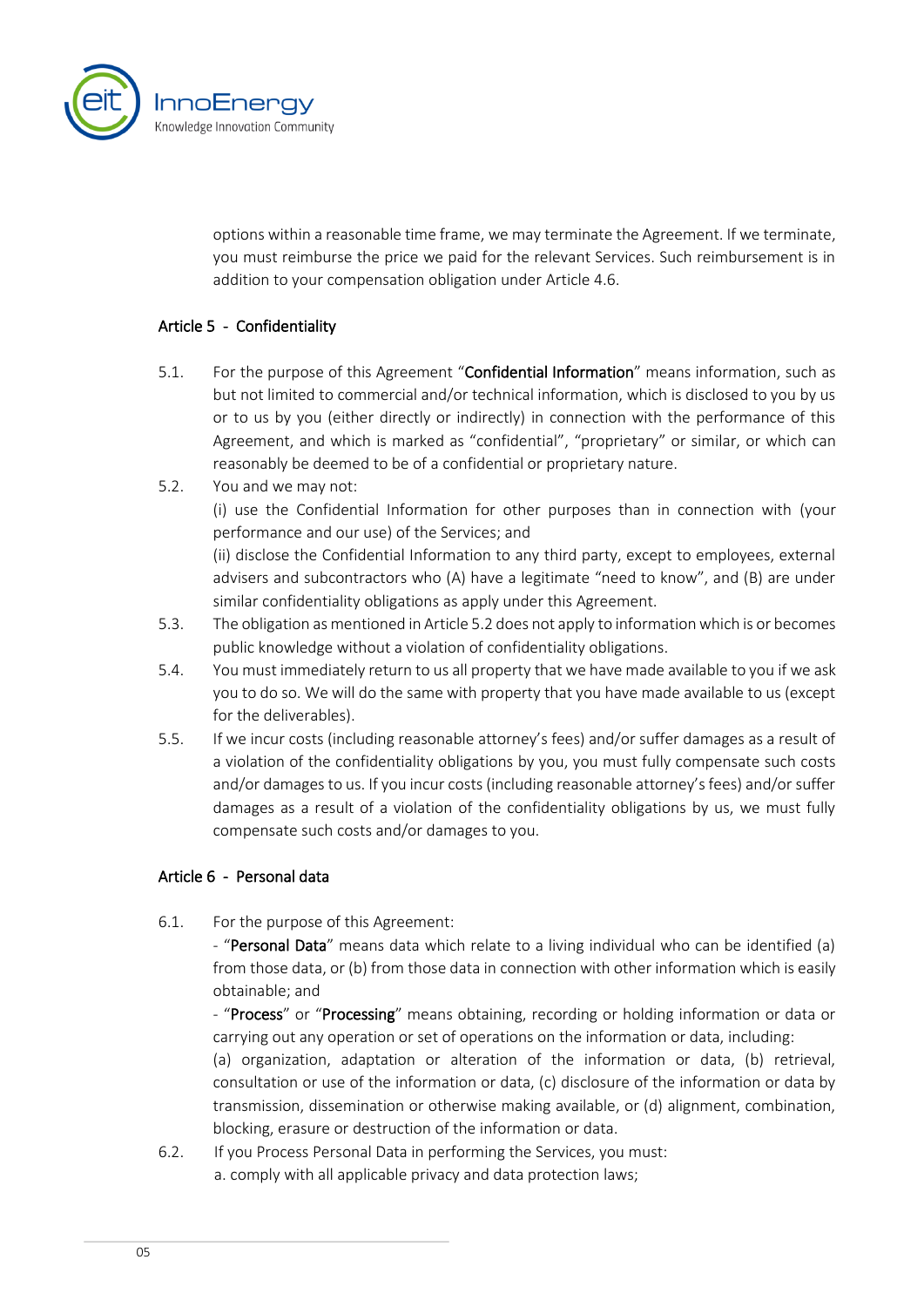

b. Process the Personal Data only (i) for or on our behalf (ii) in accordance with our instructions and this Agreement (iii) as far as needed for the Services;

c. maintain the security, confidentiality, integrity and availability of the Personal Data;

d. implement and maintain appropriate technical, physical, organizational and administrative security measures to protect the Personal Data against loss and/or unauthorized access;

e. promptly inform us of any actual or suspected security incident involving such Personal Data; and

f. securely erase or destroy the Personal Data upon termination of the Agreement or at our request.

6.3. If we incur costs (including reasonable attorney's fees) and/or suffer damages as a result of a breach of this Article 6 by you, you must fully compensate such costs and/or damages to us.

# Article 7 - Liability

- 7.1. You must take out and maintain sufficient insurance to cover liability arising out of or in connection with this Agreement. Such insurance shall at least have the insured amounts as stated in your proposal. You must provide us with insurance certificates evidencing such coverage if we ask for it.
- 7.2. Your liability under or in connection with this Agreement is capped at the insured amounts mentioned in Article 7.1.
- 7.3. Our liability under or in connection with this Agreement is capped at the total amount due to you by us on completion of the Services, less the amount already paid to you.
- 7.4. The limitations of liability mentioned in Articles 7.2 and 7.3 above do not apply:

- in case of gross negligence or willful misconduct; and/or

- for liability arising out of Articles 3.3, 4.6, 5.5 and/or 6.3 above.

# Article 8 - Termination

- 8.1. This Agreement becomes effective on **September 1st 2019**. This Agreement ends automatically on the date the last Service has been delivered, accepted and paid or latest by 30<sup>th</sup> November 2025.
- 8.2. This Agreement cannot be terminated early by you or by us, save for the specific termination events specified in Article 8.3 and/or Article 8.4.
- 8.3. We may fully or partially terminate this Agreement with immediate effect by giving you notice at any time, if:

a. you breach an obligation under this Agreement and, if the breach is capable of remedy, you fail to remedy the breach within 14 days after we ask you to do so;

b. you breach an obligation under this Agreement which is incapable of remedy;

c. you do not provide us with adequate assurance that you can fulfill your obligations under this Agreement in a timely fashion after we ask you to do so; or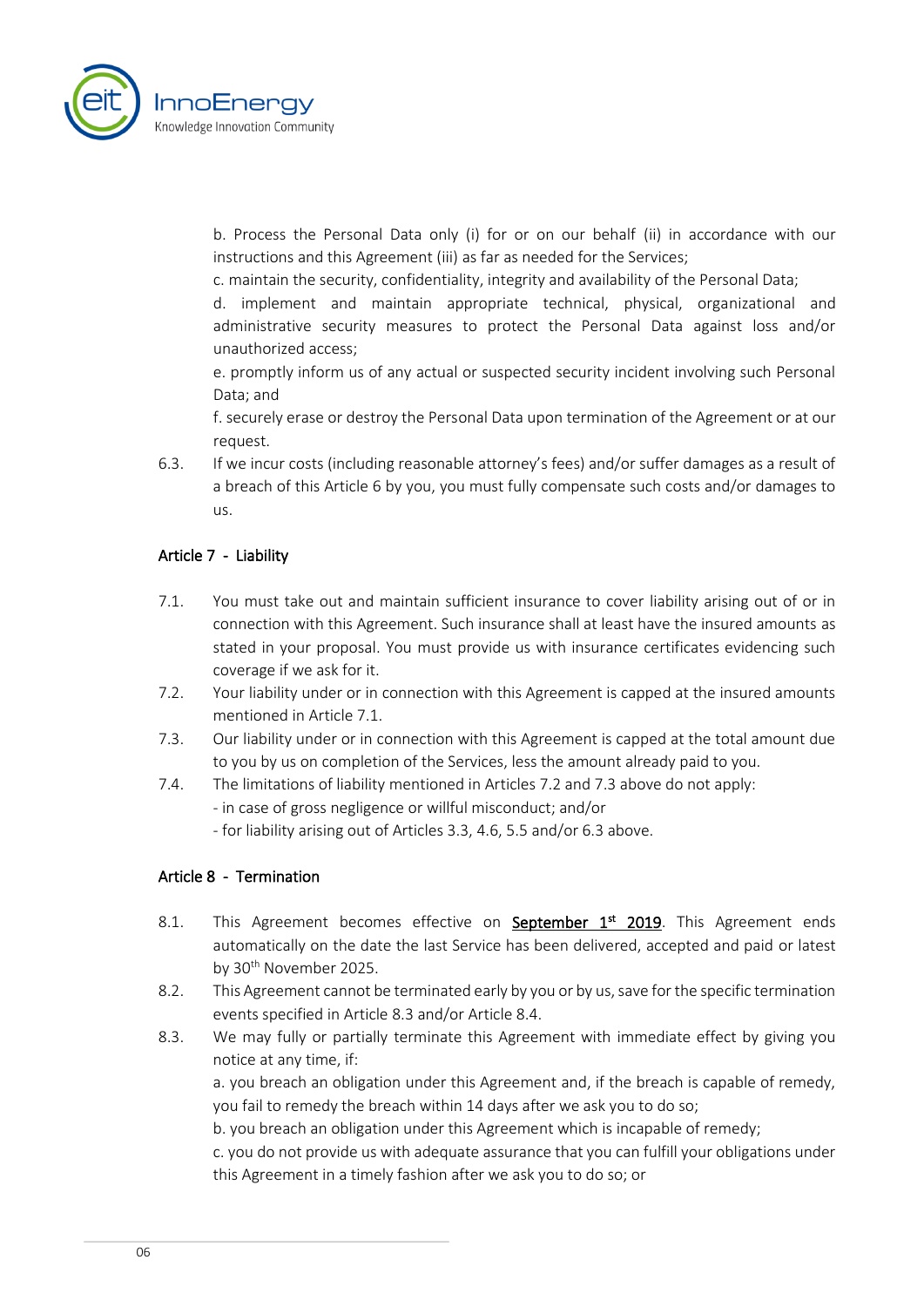

d. the European Programme(s) in connection with which we entered into this Agreement with you are terminated.

8.4. You may fully or partially terminate this Agreement with immediate effect by giving us notice at any time, if:

a. we breach an obligation under this Agreement, and, if the breach is capable of remedy, we fail to remedy the breach within 14 days after you ask us to do so;

b. we breach an obligation under this Agreement which is incapable of remedy; or

c. we do not provide you with adequate assurance that we can fulfill our obligations under this Agreement in a timely fashion after you ask us to do so.

8.5. Following a termination all rights and obligations intended to survive the termination (such as Articles 4 up to and including 10) will survive the termination.

# Article 9 - Safeguarding of EU's financial interest and conflict of interest

- 9.1. You understand and agree that we may provide the EIT, the European Court of Auditors, the European Anti-Fraud Office and/or other EU bodies with information regarding the Services (including this Agreement and tender materials) in order to meet our obligations towards such bodies. We may do so during the term of this Agreement and 4 years thereafter. Article 5.2 of this Agreement does not apply in such a situation.
- 9.2. You must take all necessary measures to prevent a situation where the impartial or objective implementation of this Agreement is compromised for reasons involving economic interest, political or national affinity, family or emotional ties or any other conflicting interest. You must inform us immediately if there is a change in circumstances which leads or may lead to a conflict of interest.

# Article 10 - Various

- 10.1. Notices in relation to this Agreement must be given in writing.
- 10.2. If you cannot perform an obligation under this Agreement because of *force majeure* (meaning: reasons beyond your reasonable control), you must notify us. Following notification, only the performance of such obligation(s) is suspended during the force majeure. We may terminate this Agreement if the force majeure lasts more than 30 days. Shortage of personnel, shortage of production materials or shortage of resources, strikes, breach of contract by third parties contracted by you or force majeure events at third parties contracted by you, financial problems, and/or lack of the necessary licenses, permits or authorizations needed for the Services do not qualify as force majeure.
- 10.3. This Agreement covers our full contractual relationship with you for the Services. Oral agreements or additional general terms and conditions do not apply.
- 10.4 You may not transfer or pledge (part of) this Agreement without our prior written consent. We shall not withhold such consent unreasonably.
- 10.5. Neither the failure nor the delay to enforce a right under this Agreement shall constitute a waiver of such right or remedy or of any other available rights or remedies.